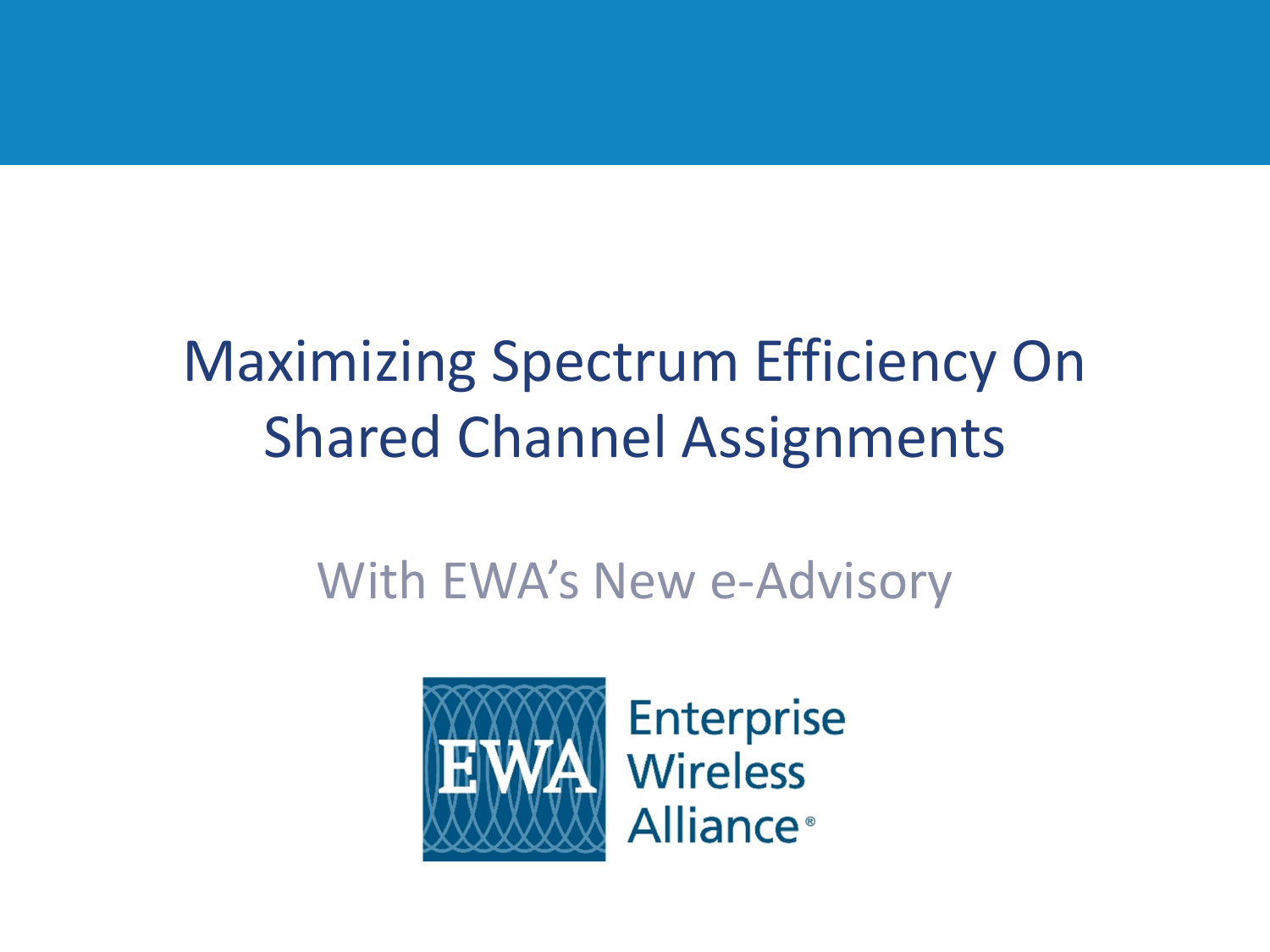#### Who We Are







**Ila Dudley Executive Vice President, Spectrum Operations**

**Cecilia Hayes Executive Director, Spectrum Operations**

**Denisse Ibarra Director, Spectrum Operations**

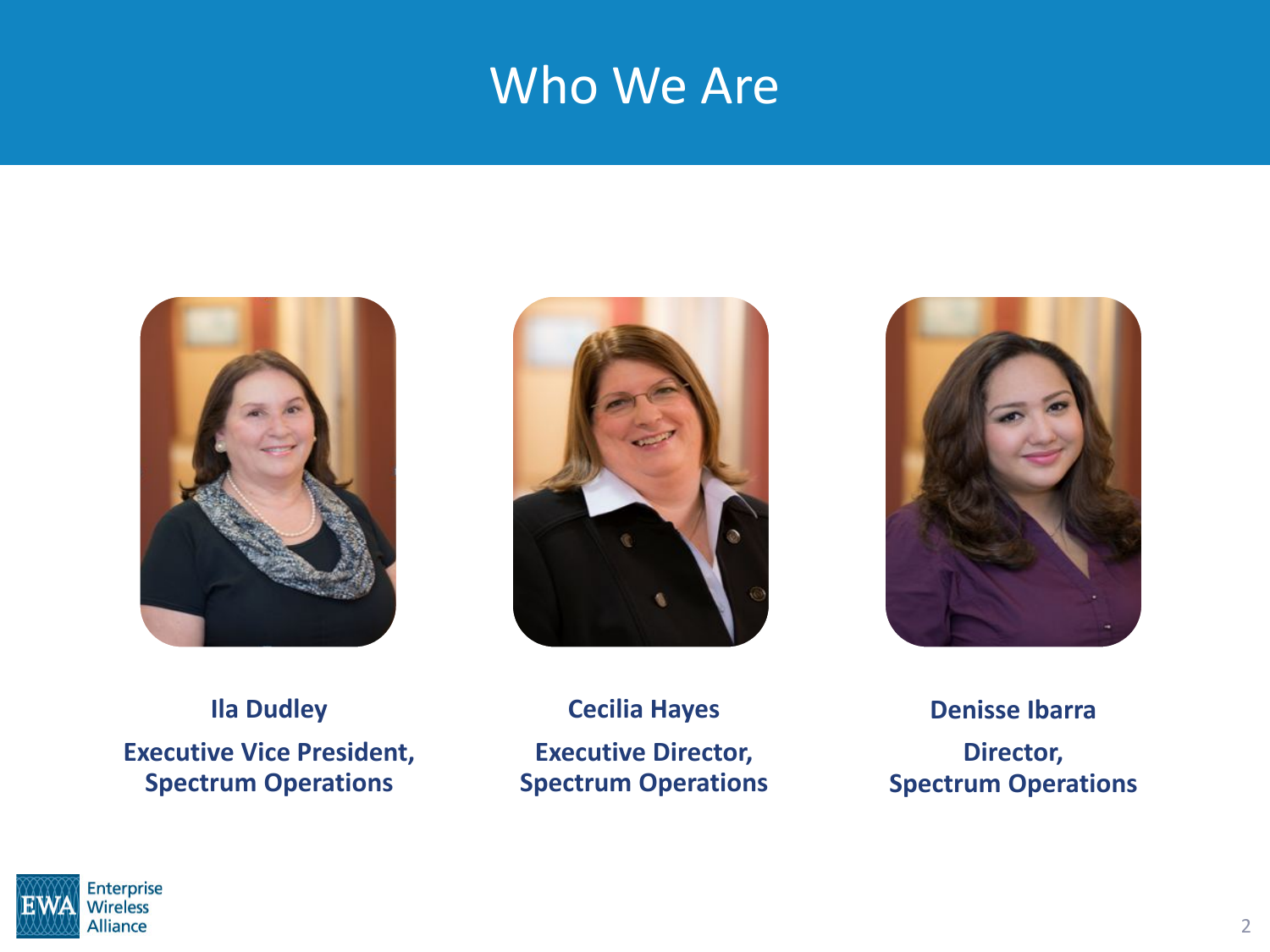#### Background of New e-Advisory

- Originated from discussions in 2012-13 within Land Mobile Communications Council about Best Practices for Analog-Digital Frequency Coordinations
- Relevant for 150 MHz 512 MHz
- EWA's Goal: identify potential issues associated with sharing frequencies with different system use technologies, objectives, and operating practices

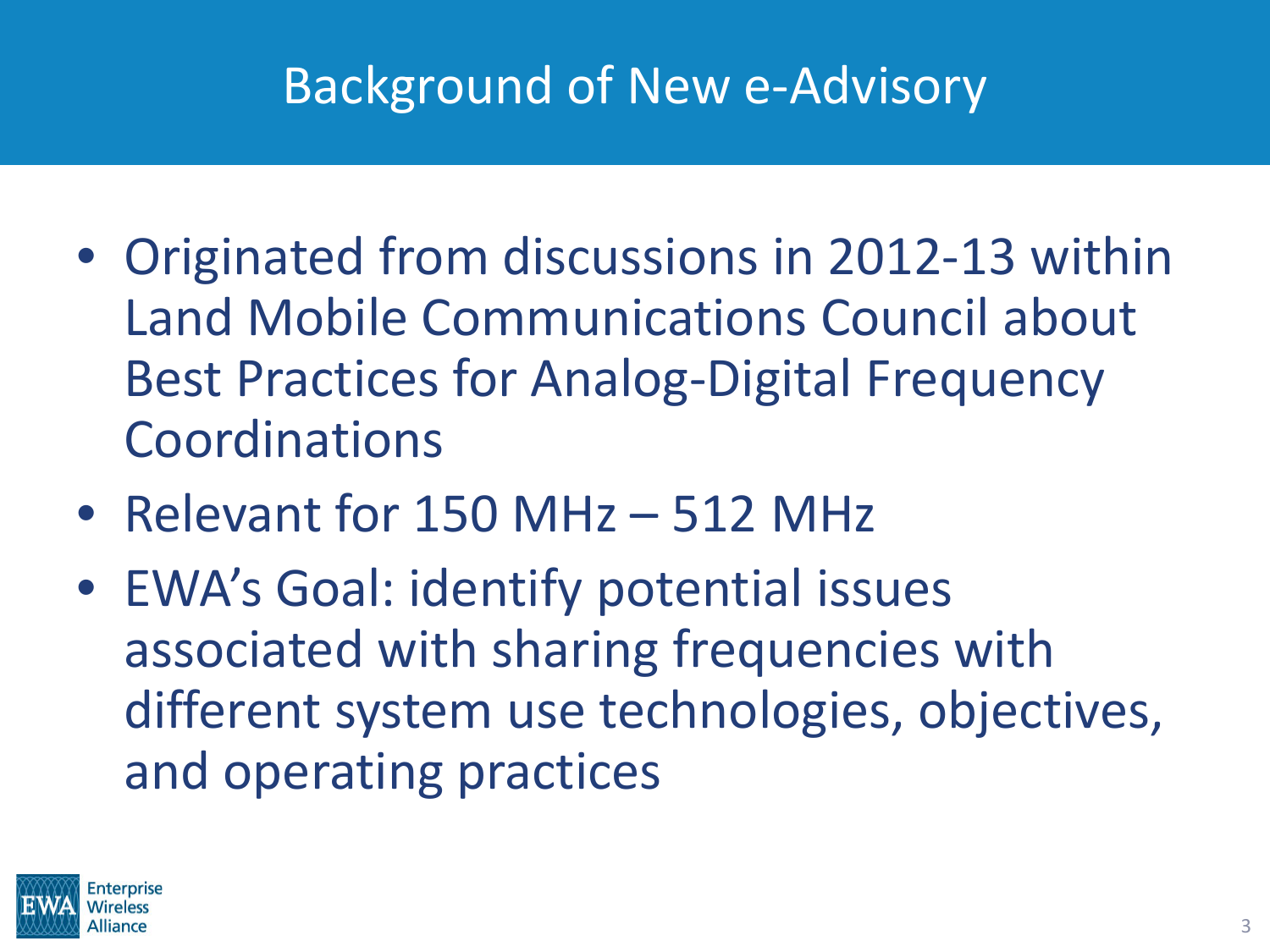### Background of New e-Advisory

- Arose from concerns about licensee transitions to more advanced technologies, from analog to digital
	- Boost awareness about fundamental system operational requirements
	- Improve post-licensing channel use expectations
- Applicable for both Public Safety and Industrial/Business
- e-Advisory was launched May 13, 2014

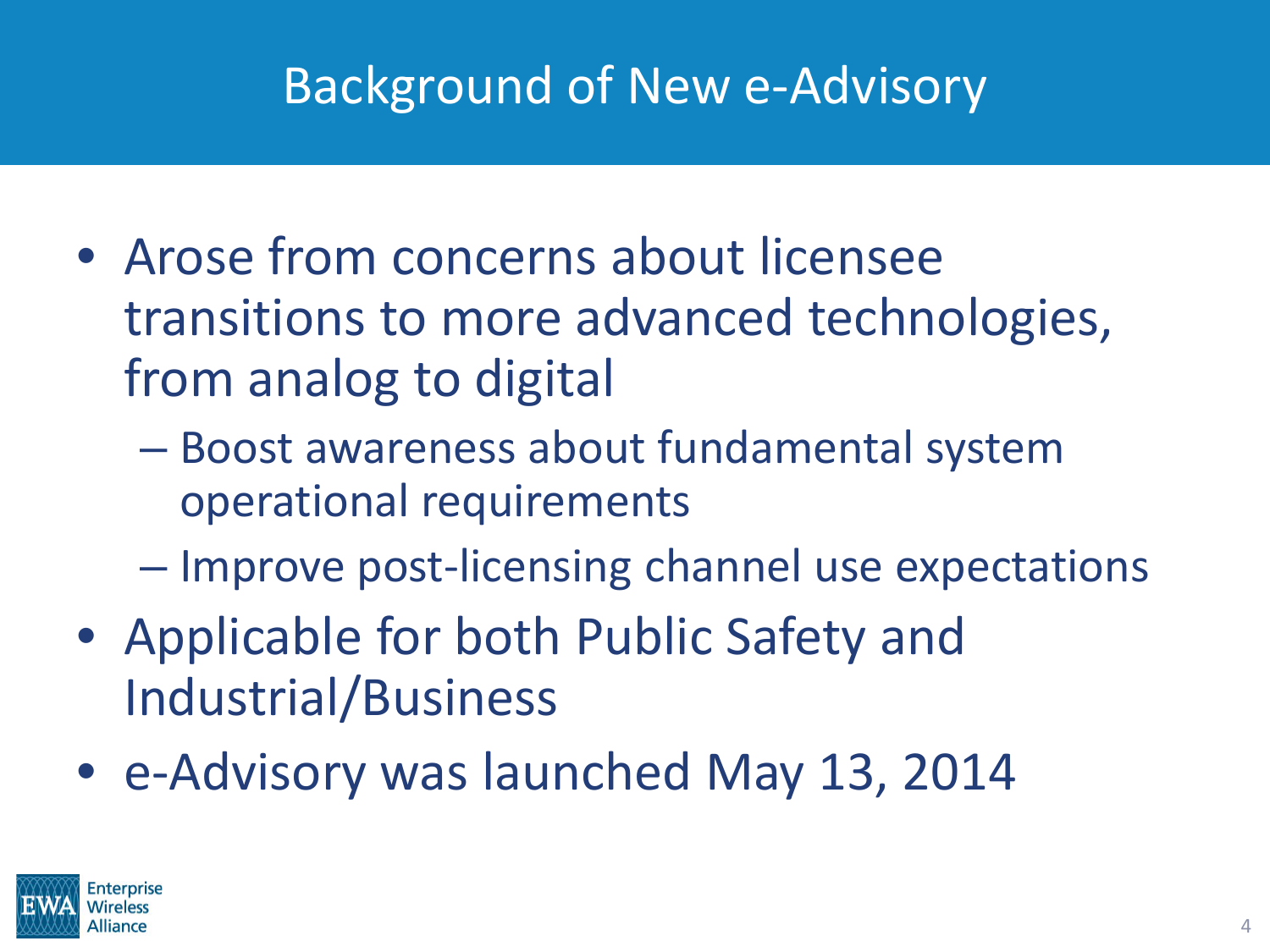#### What Is The New e-Advisory?

- Standard email from EWA, sent following transmission of certified application to the FCC
- Identifies basic license parameters which trigger obligations per FCC rules
	- Emission Designator, Station Class, Radio Service
	- Applicable FCC Rules for Station Identification, Shared Spectrum, Channel Monitoring, Secondary Use
- Includes link to request Channel Sharing Report

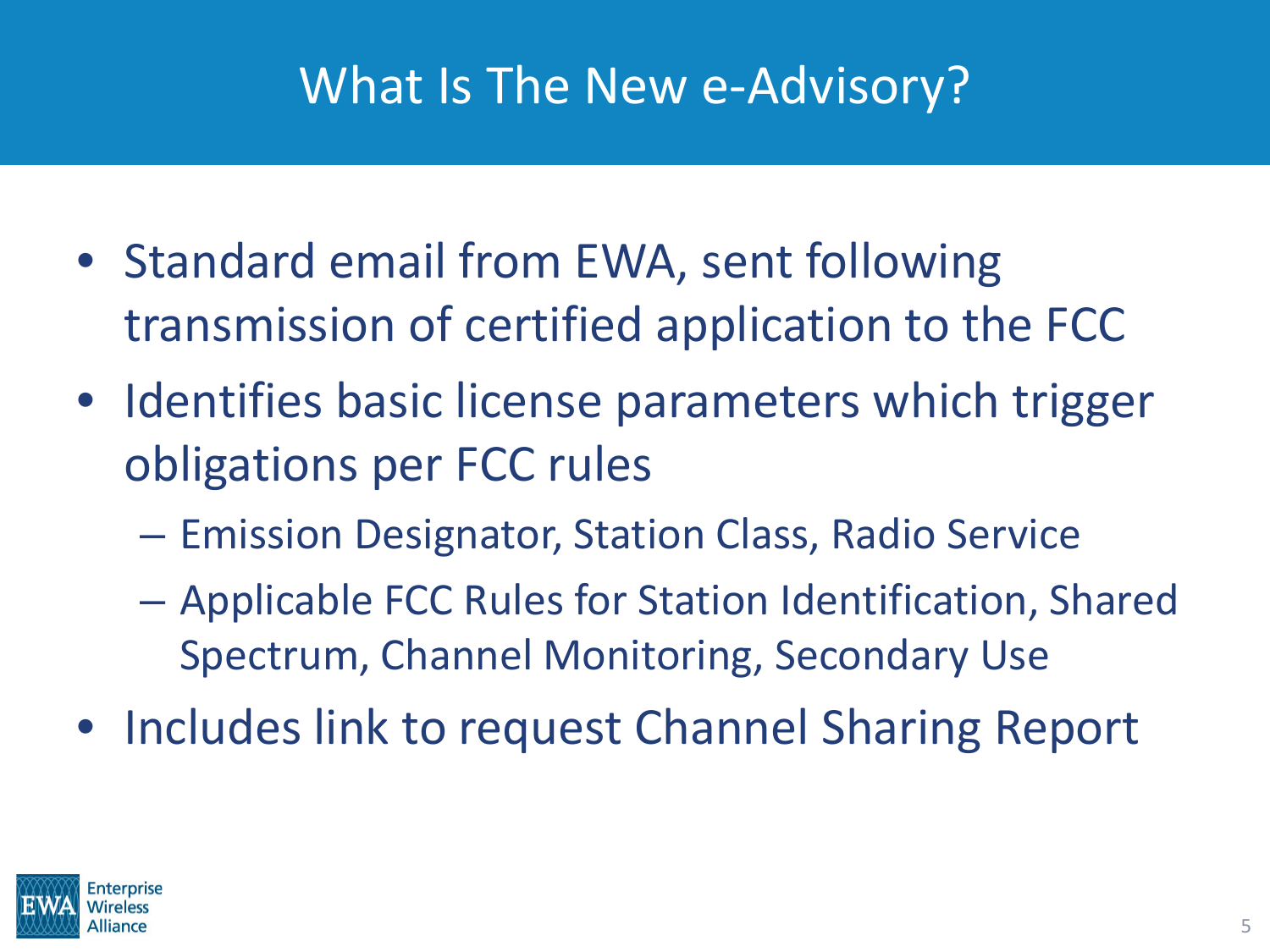### Value of a Channel Sharing Report

- Provides critical details about licensee's shared spectrum environment
	- Incumbent operator: name and call sign
	- Incumbent system parameters:



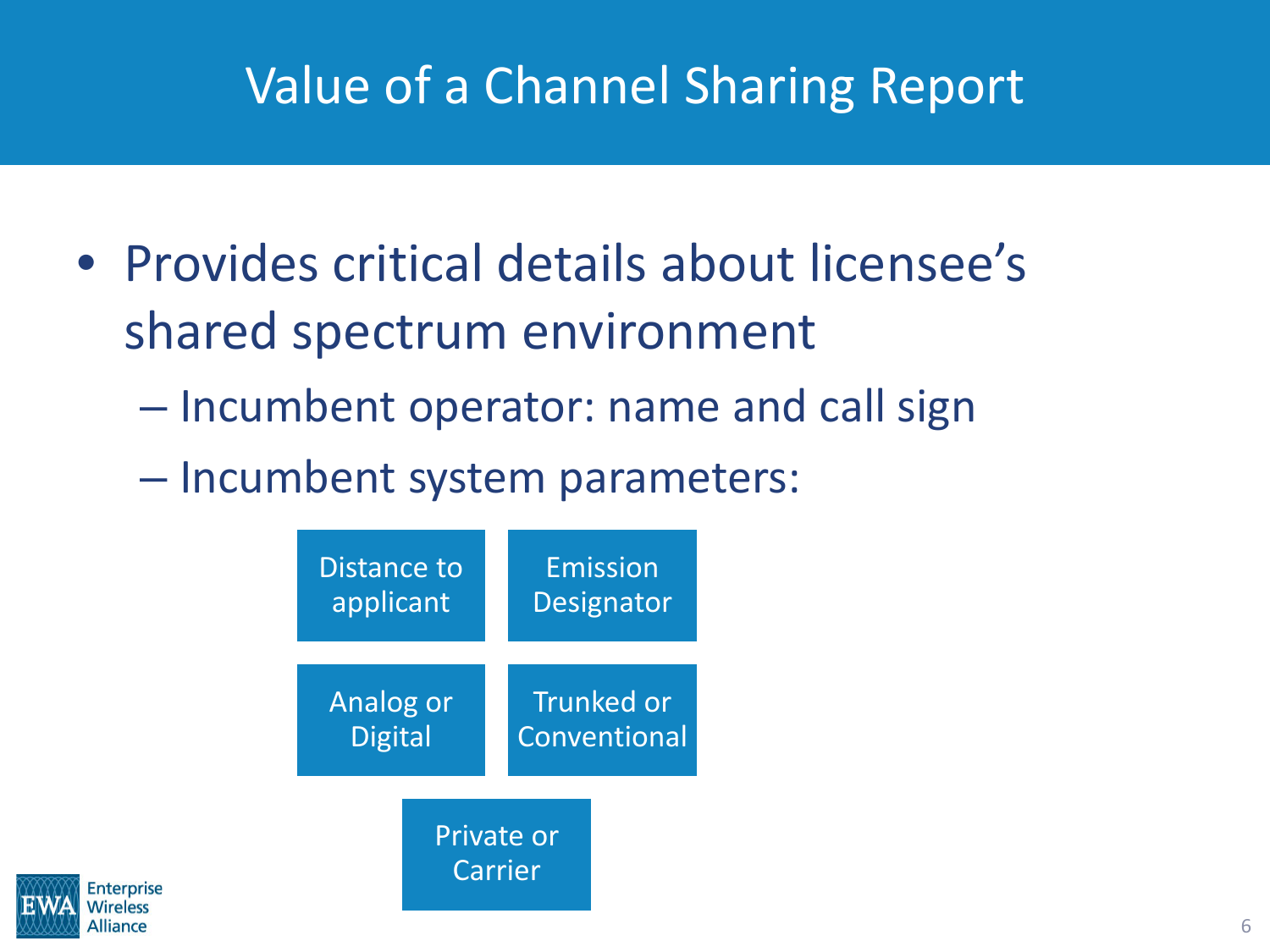## Why Should I Care?

- Shared frequency use environments are now the norm, dependant upon:
	- Incumbent system loading
	- Distance
	- Network technologies and radio applications
- Achieving maximum spectrum efficiency requires knowledge of:
	- Analog systems sharing with digital systems, and vice versa
	- Voice systems sharing with secondary data systems, and vice versa
	- Trunked systems sharing with conventional systems
	- Private carrier systems sharing with private internal systems

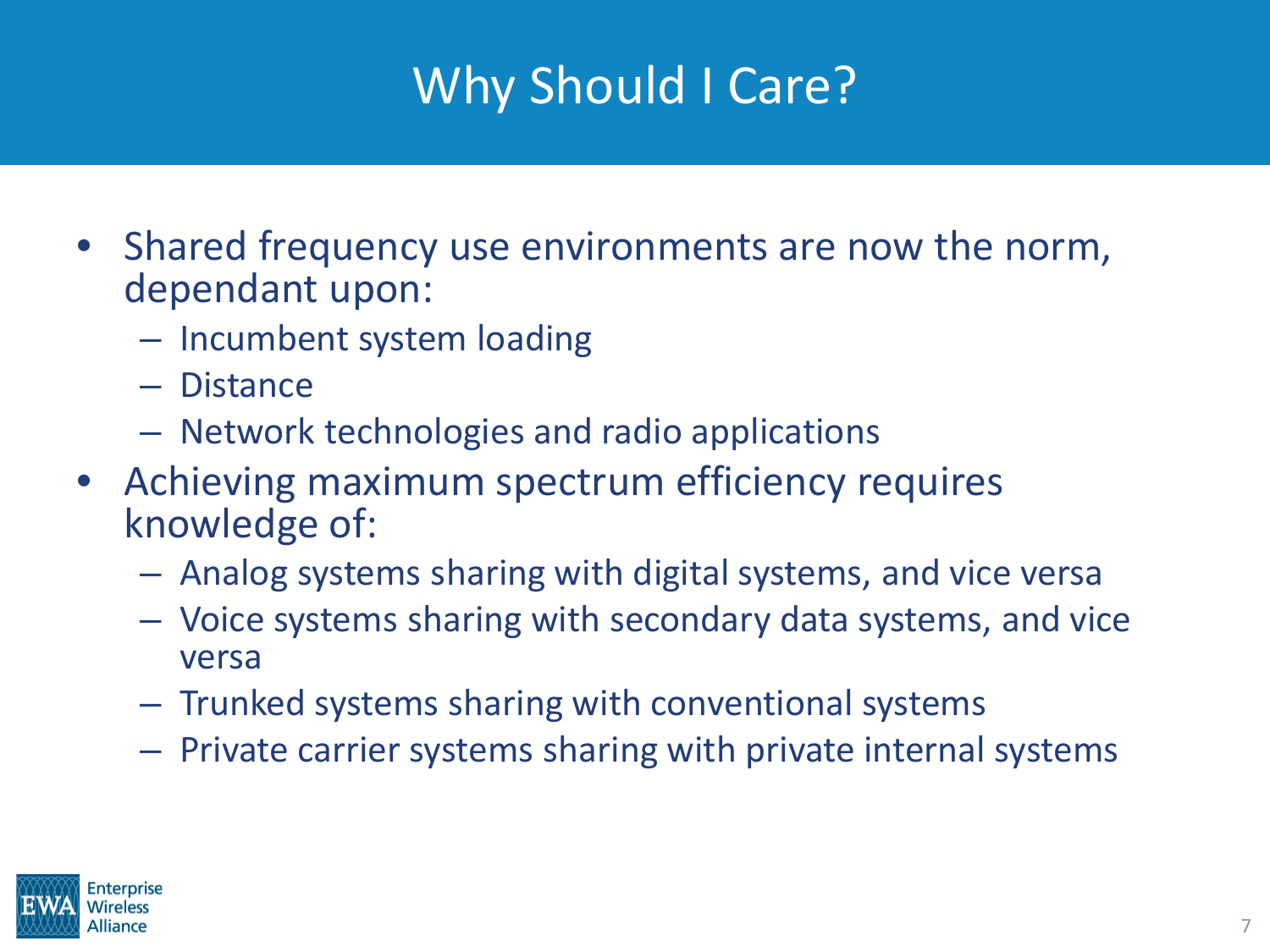#### Examples of e-Advisory and Sharing Report



e-Advisory Example.pdf